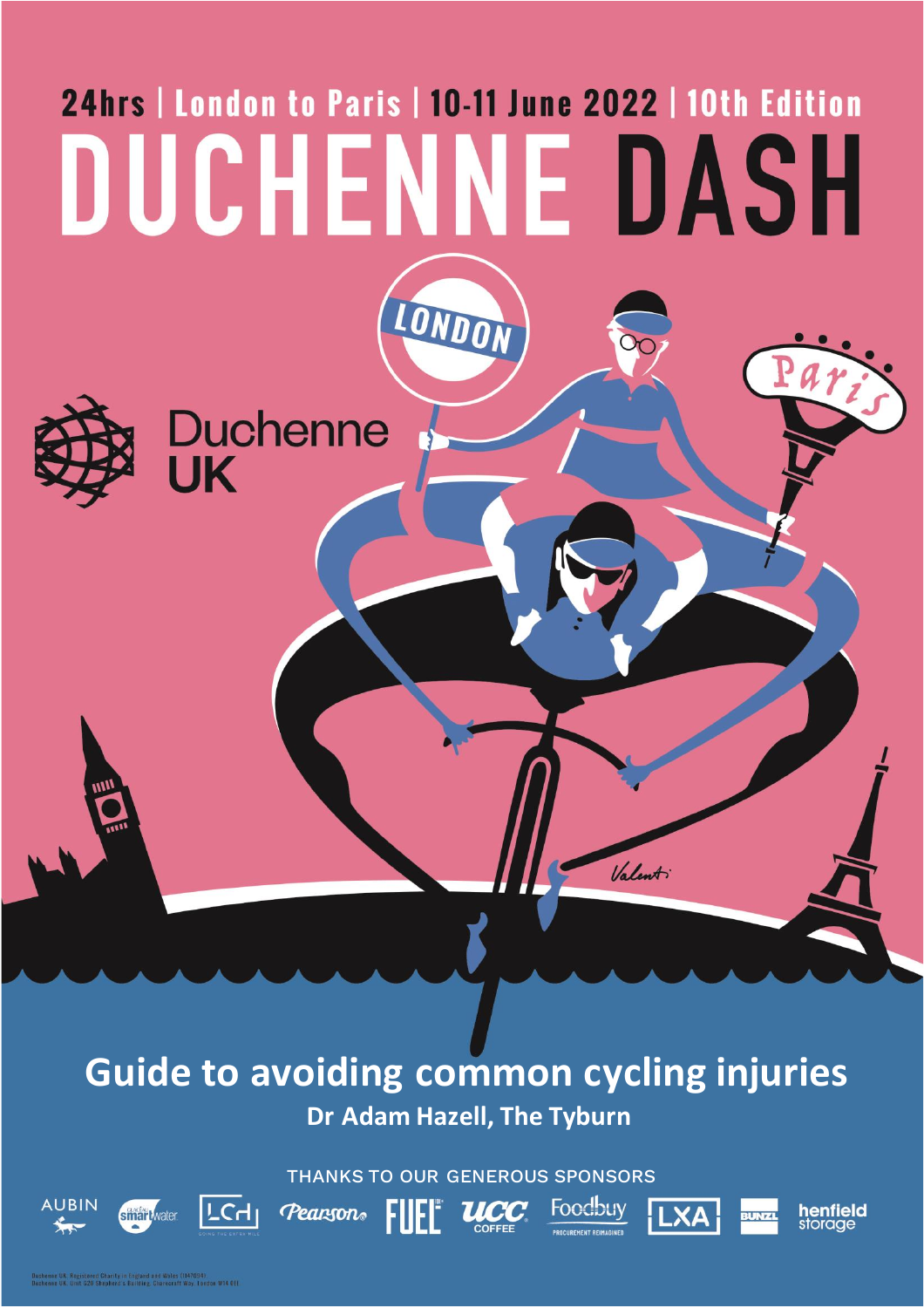## **How to avoid common cycling injuries on the Duchenne Dash**

**The Duchenne Dash is an endurance challenge, so it's important to stay safe and well along the way. Dr Adam Hazell's private medical practice The Tyburn will be providing medical and healthcare support on this year's Dash, and he has offered the following expert advice to help our cyclists avoid injuries during the ride.**

There are two main areas of focus when looking to avoid injuries in an endurance cycling event.

> • Firstly, making sure the bike is adjusted to the cyclist, often called a "Bike Fit". Duchenne Dash sponsor Pearson's will offer an excellent service which we'd consider a worthwhile investment.

Secondly, it is important to work on all the muscles involved in sitting on the bike, by keeping the body mobile, robust and well balanced.

It is this second area that is often overlooked and neglected in training. A method known as cross-training is often suggested, that utilises exercises and training methods outside of cycling to help maintain muscle balance.

The following is a brief description of some simple exercises that can be done at home and can easily be built into a training programme.

Many cycling injuries stem from having to maintain the same body position for a prolonged period of time, whilst continuing a repetitive motion with the legs. The most commonly seen injuries involve the hip, lower back, along with other issues in the legs and neck.

### **Back and hip pain**

When cycling, the spine is bent forward towards the hip, which can cause issues with the muscles around these regions as well as those that link the two. To prevent this, it is useful to continue a programme of strengthening and stretching these muscles. Strength training should focus on the core, glutes, quadriceps, and the deep stabilising muscles in the back. Stretching is useful in the posterior chain (calves/hamstrings) and the muscles that link the hip and lower back that can often tighten up with cycling. Exercises can include:

- Starting with something basic like a [front plank or a side plank](https://health.clevelandclinic.org/plank-exercise-benefits/).
- Once this feels comfortable, some dynamic core exercises can be
- included, such as a "[rotational plank](https://www.youtube.com/watch?v=VBd6DBVNUYg)" or "[rotational bird-dog](https://www.youtube.com/watch?v=6Z04gtCeamU)".

[Strengthening the glutes is also important.](https://mobilephysiotherapyclinic.in/hip-abductor-strengthening-exercise/) A good starting exercises are side lying leg lifts. This can be followed by fire hydrants, clams and resistant band side walks.

Stretching the back and hip flexors is also very important. The cobra [pose](https://www.wikihow.fitness/Perform-Cobra-Pose-in-Yoga) is a nice catch-all for stretching hip flexors and encouraging spinal extension.

[The cat-cow pose](https://backintelligence.com/cat-and-cow-stretch/) is another that helps mobilise the spine.

Finally, [stretching the iliotibial band](https://www.verywellfit.com/iliotibial-band-stretches-2696360) is important to prevent both hip and knee problems.

A way of incorporating many of the above strengthening and stretching ex is to undertake a regular Pilates or yoga class. This is a sure-fire way to and prevent back and hip pain.